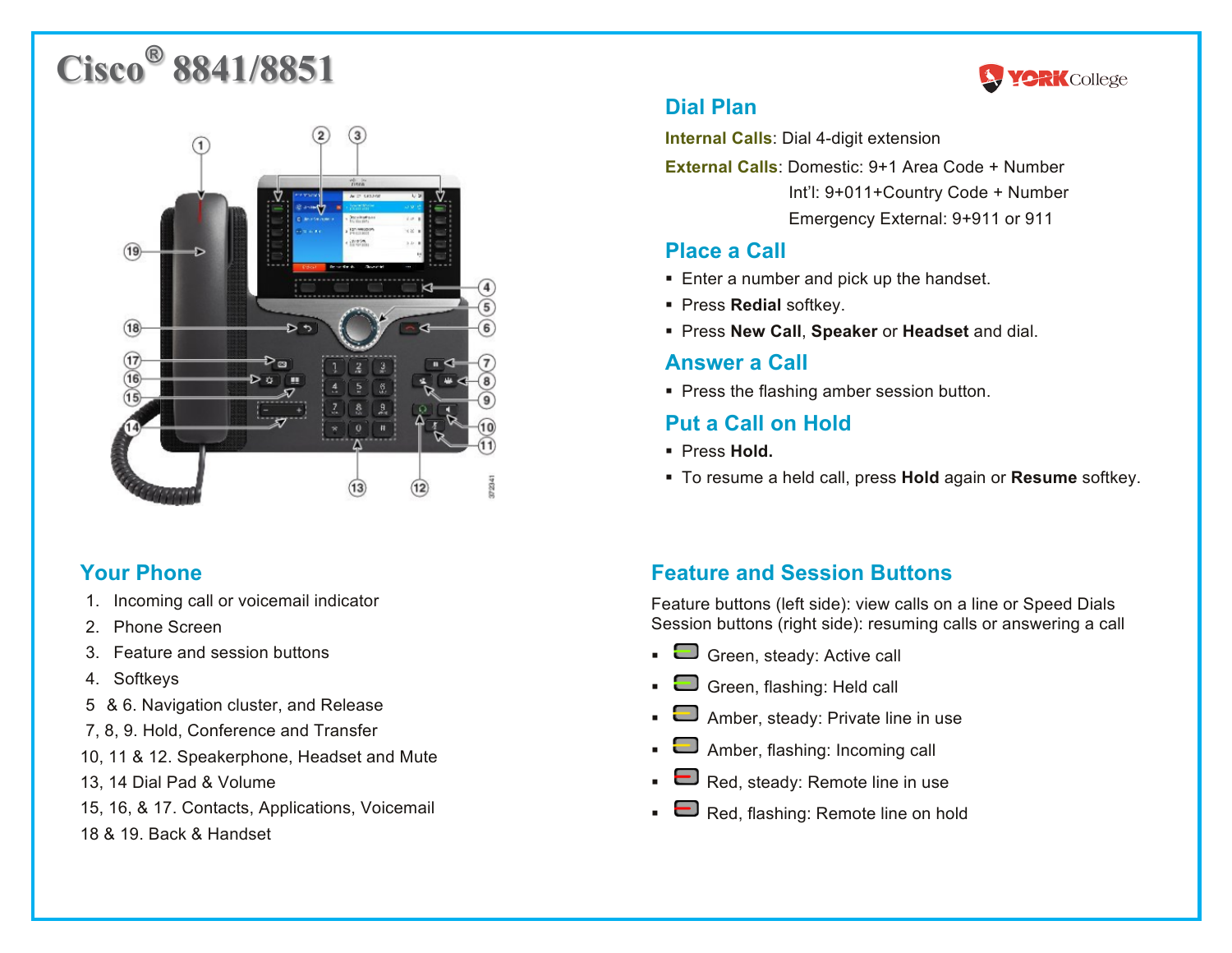# **Call Transfer**

To transfer while on an active call:

- **Press the Transfer** button or softkey.
- Dial the intended party.
- Announce caller when line is picked up.
- § Press the **Transfer** button.

**Note:** If dialed party is not available press **End Call**, then resume original call.

#### **Transfer to Voicemail**

§ Press **Transfer** + **\*** + **4-digit** extension + **Transfer.**

# **Call Forward**

To forward all incoming calls:

- Select a line and press **Forward all** softkey.
- § Dial the number.

To forward to voicemail:

- **Press the Forward ALL softkey.**
- § Press the **Messages** button.

To receive calls again:

§ Press the **Forward Off** softkey again.

# **Conference**

## **Ad Hoc Conference (MAX #6)**

While on an active call:

- § Press **Conference** button.
- Dial the intended party, then press the **Call** softkey.
- § When call connects, press **Conference** button to connect the calls.
- Repeat to add additional parties.

To rejoin conference if party is not available:

- **Press EndCall softkey.**
- § Press **Resume** softkey and you are connected with conference in progress.

The conference ends when all participants hang up.

#### **View Conference Participants**

- **Press the Show detail soft key.**
- § To refresh the screen, press **Update.**

#### **Remove Conference Participants**

- **Press Show Detail soft key.**
- Highlight the party you wish to remove using the **Navigation** button.
- § Press the **Remove** soft key.

# **Add Another Person to a Call**

- From a connected call that is not on hold, press **Conference**.
- § Press **Active calls** to select a held call and press **Conference** again to join the calls.

# **Decline**

#### **Sending an Active or Ringing Call to your Voicemail**

To redirect an incoming, ringing call while on another call:

§ Highlight the incoming call and press **Decline** softkey.

To redirect an incoming call while not on a call:

- **Press Decline softkey.**
- To redirect a held call:

• First resume the call and then press the **Decline** softkey.

## **Contacts**

## **Corporate Directory**

- § Press **Contacts** button.
- § Select **Corporate Directory.**
- **Perform a search by name or extension.**
- § Press **Submit.**
- To dial, scroll to a listing and press the **Select** button in the Navigation pad.
- § Press **Select** button again.
- § Press **Call** softkey.

#### To Exit:

**• Press the Back** button multiple times.

## **Personal Directory**

To access the Personal Directory:

- Press **Contacts** button
- § Select **Personal Directory.**
- Enter User ID: Active Directory ID.
- **Enter Password: Active Directory** Password.
- § Press **Submit.**
- § Select **Log Out**, **Select** and **OK.**

Add a Personal Directory Entry:

- § Press the **Contacts** button.
- § Sign in to **Personal Directory.**
- § Select **Personal Address Book.**
- § Press the **Submit** softkey.
- § Press the **New** softkey.
- Enter the nickname information.
- § Press the **Phones** softkey and enter the phone numbers.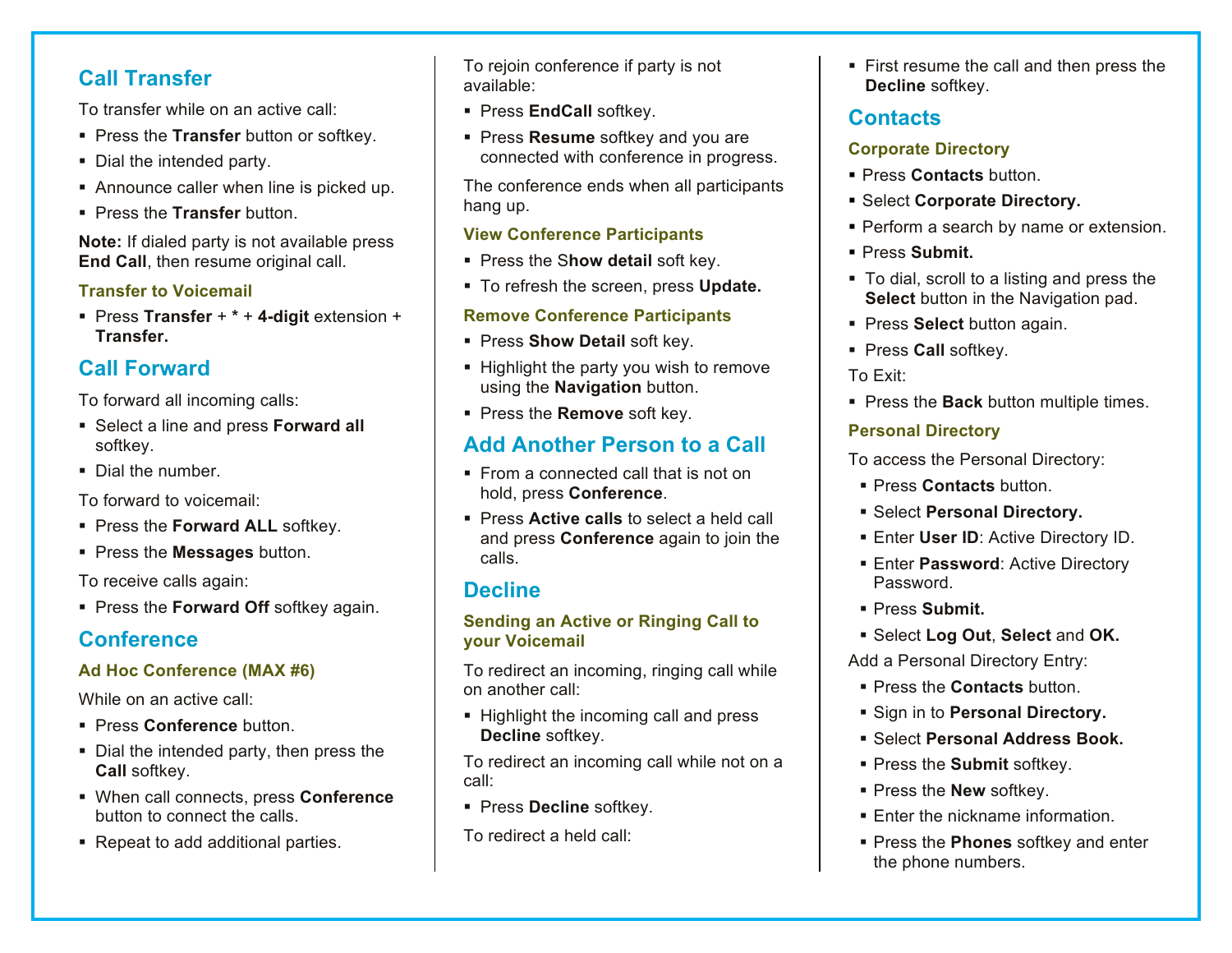§ Press the **Submit** softkey to add the entry to your personal directory.

Search for an Entry in Personal Directory:

- § Press the **Contacts** button.
- § Sign in to **Personal Directory.**
- § Select **Personal Address Book.**
- Select one, all, or none of these:
- –Last Name, First Name, Nickname.
- Enter the search criteria information, then press the **Submit** softkey.

# **Call History**

- **Press Applications** button.
- § Select **Recents.**
- Select line to view.

**Note**: You can view **missed** or **all calls** by selecting the softkey.

# **Voicemail**

#### **Setting up Voicemail**

- § Press the **Messages** button
- § Enter your default PIN **1234**#
- § Record your **Name**
- § Record your **Greeting**
- § Change your **Temporary PIN**
- § Confirm **PIN**
- § Press **#** to confirm **Directory Listing**

**Note:** If you hang up before completing setup, you need to repeat setup again.

## **Internal Sign-on**

From your phone:

- § Press **Messages** button.
- § Enter your PIN, #.

#### From another phone:

- Press Messages.
- § Press **\*** key.
- Enter your 4-digit extension, PIN, #.

#### **External Voicemail Access**

- Dial your direct number.
- § Press **\*** key.
- Enter 4-digit extension #.
- Enter your PIN, #.

## **Main Menu:**

- 1 Listen to messages
- 2 Send a message
- 3 Review old messages
- 4 Setup options

## **Greetings**

- 4-1-1 Re-record Standard Greeting.
- 4-1-2 Re-record Alternate Greeting.
- § 4-3-2 Re-record Name.
- § 4-3-1 Change PIN.

## **Direct to Voicemail**

To leave someone a voicemail message without having to call them:

Press  $* + 4$ -digit extension.

## **Check Messages**

- To check for messages after logging in:
- Press 1 to listen to new messages.
- Press 3, then 1 to review saved messages.
- § Press 3, then 2, then 1 to listen to deleted messages.

The following options can be used while listening to your mail:

- 1 Restart 6 Fast Playback 2 Save 7 Rewind 3 Delete 8 Pause or Resume 4 Slow Playback 9 Fast forward-End 5 Change Volume # Skip Message ## Keep Msg. New After listening to messages: 1 Replay 6 Mark As New 2 Save 7 Skip Back 3 Delete 9 Msg. Properties 4 Reply \* Cancel Playing Msg
	- 5 Forward 0 Help